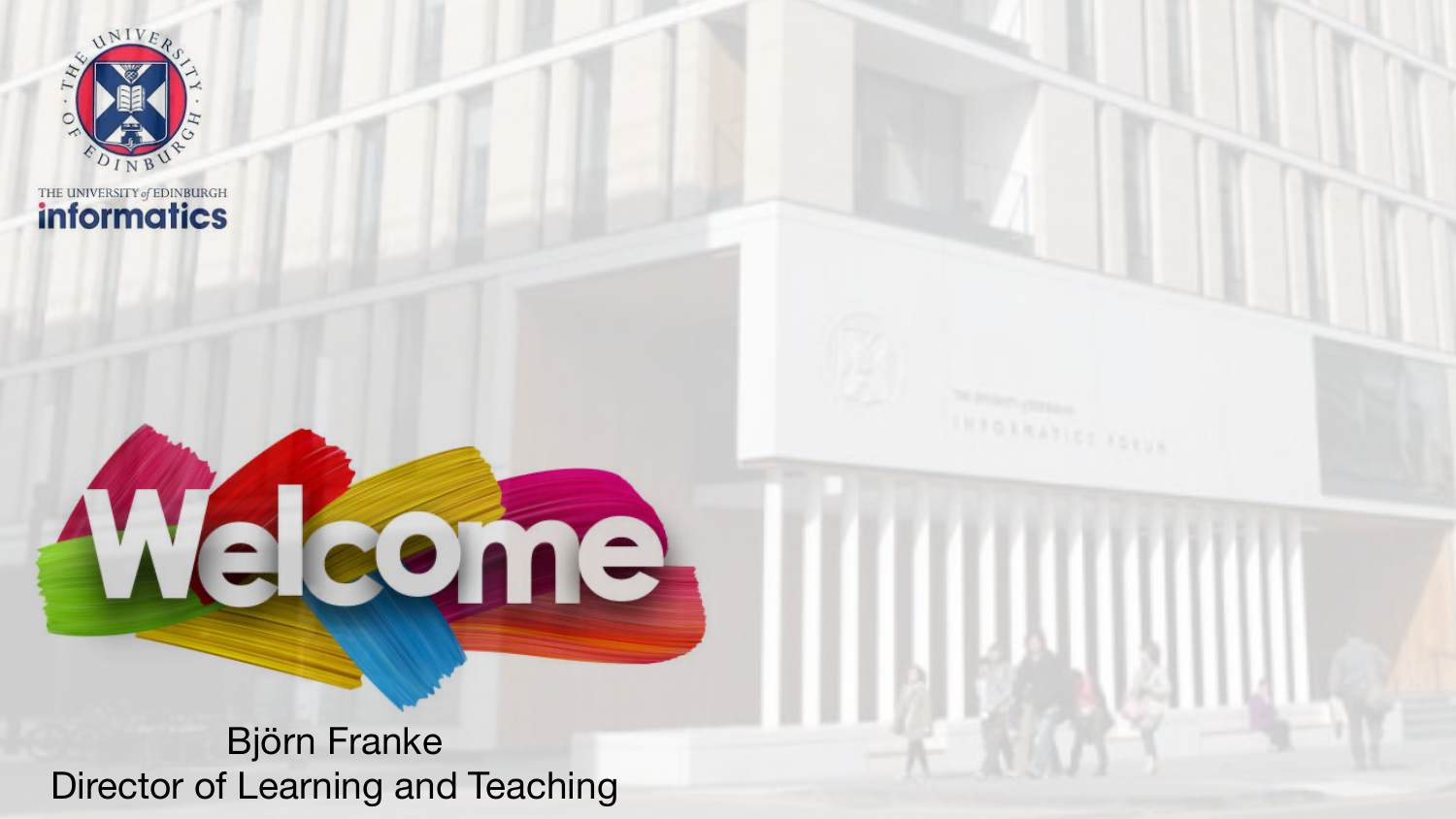

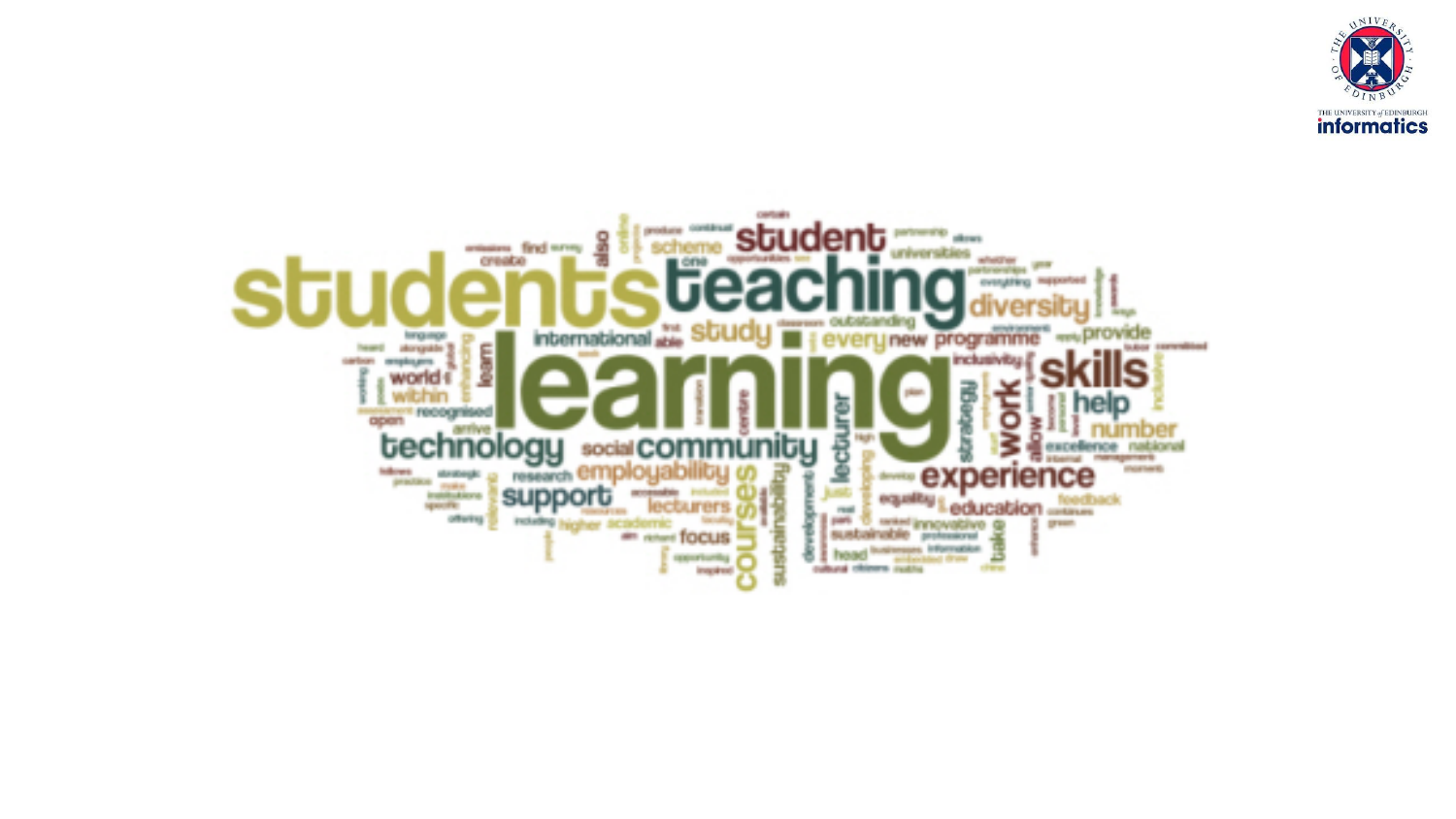### Teaching as a PhD Student



- Informatics@EDI doesn't require you to become involved in teaching
	- …but it is **beneficial** and **worthwhile** for you
- Development of transferable skills
	- Presentations, teaching, inter-personal skills
	- Communication to a range of audiences
- Complement your research with a broader Informatics context
- **Financial benefits** £15.52 per hour plus £2.81 holiday pay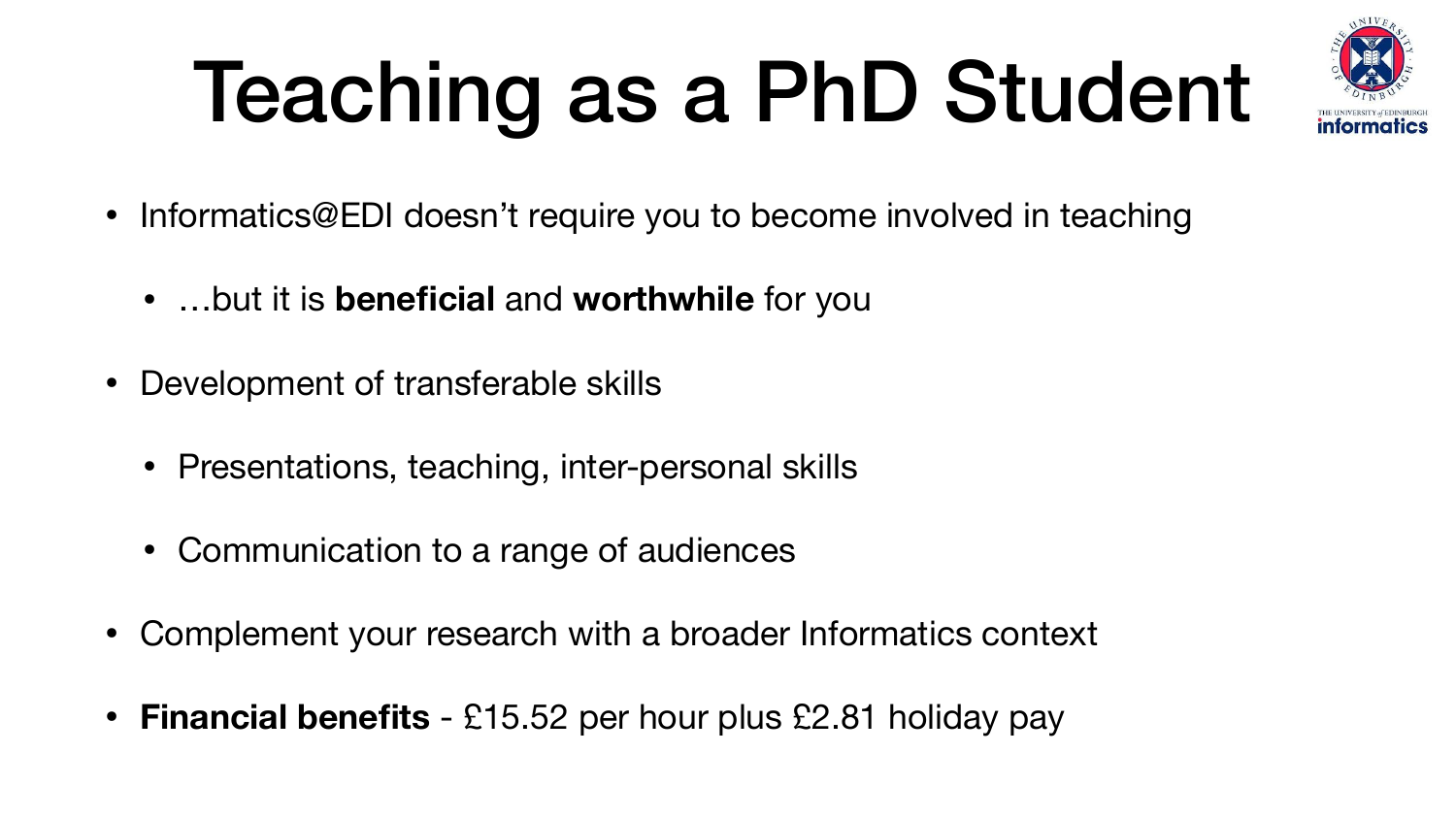## Teaching Support Roles

• **Tutor** - In charge of small group tutorials (10-20 students), revision of lecture

- materials, worked exercises paid an extra 1h for preparation.
- **Demonstrator** Hands-on support in lab settings e.g. for programming exercises.
- **Marker** Marking of coursework submissions, often associated with tutor role.
- **Exam Marker** Marking of exam papers, intensive short-term role.
- **Teaching Assistant** Responsibility for a part of course or coursework preparation, or delivery of an aspect of teaching (e.g. coursework, Piazza).

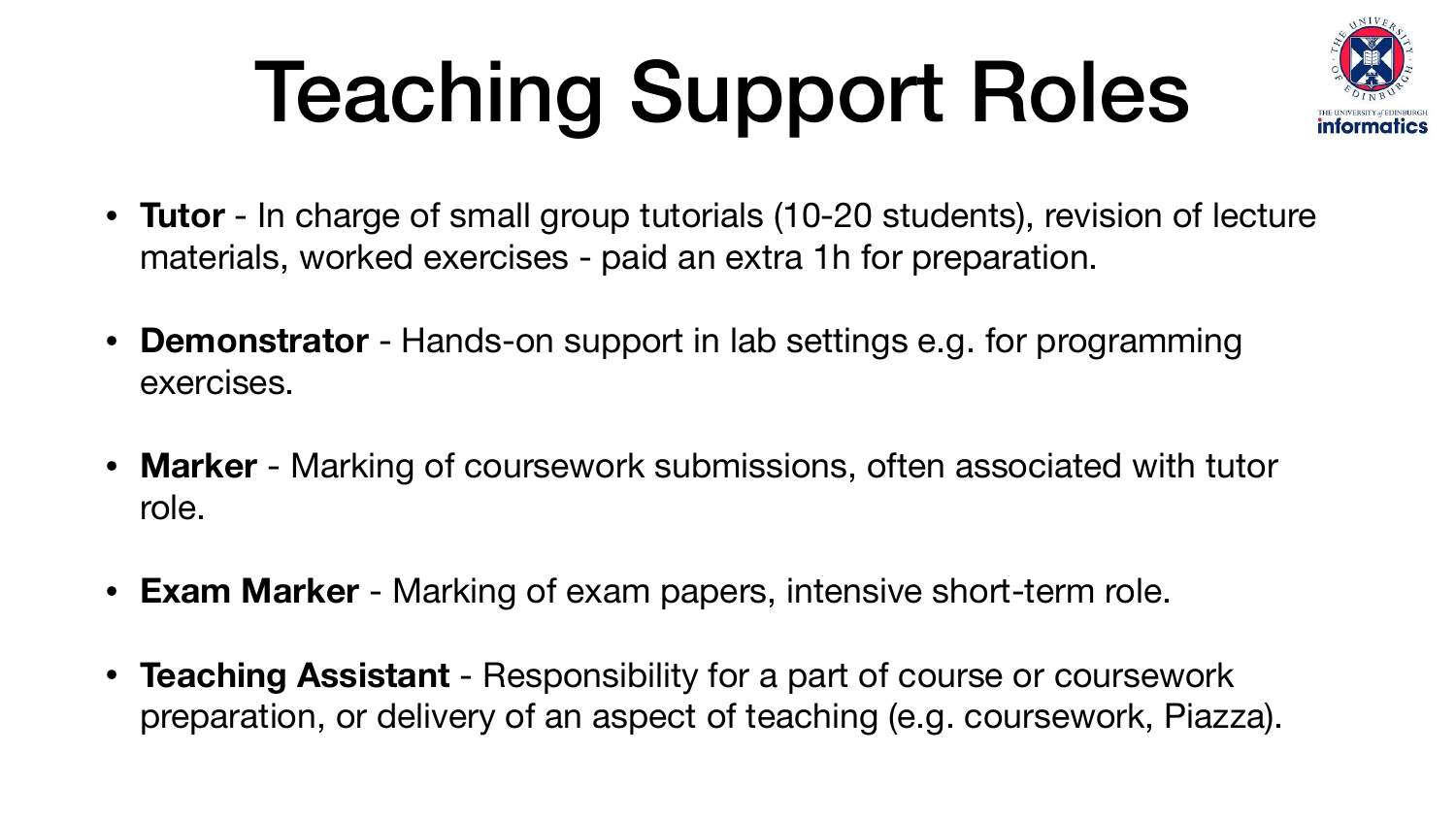# Teaching Support Training

- **Training sessions**  hours paid for!
	- Compulsory for new tutors etc.
- Bespoke training programme within the School of Informatics
	- Additional training available from Institute for Academic Development
	- Can lead to Higher Education Academy fellowship

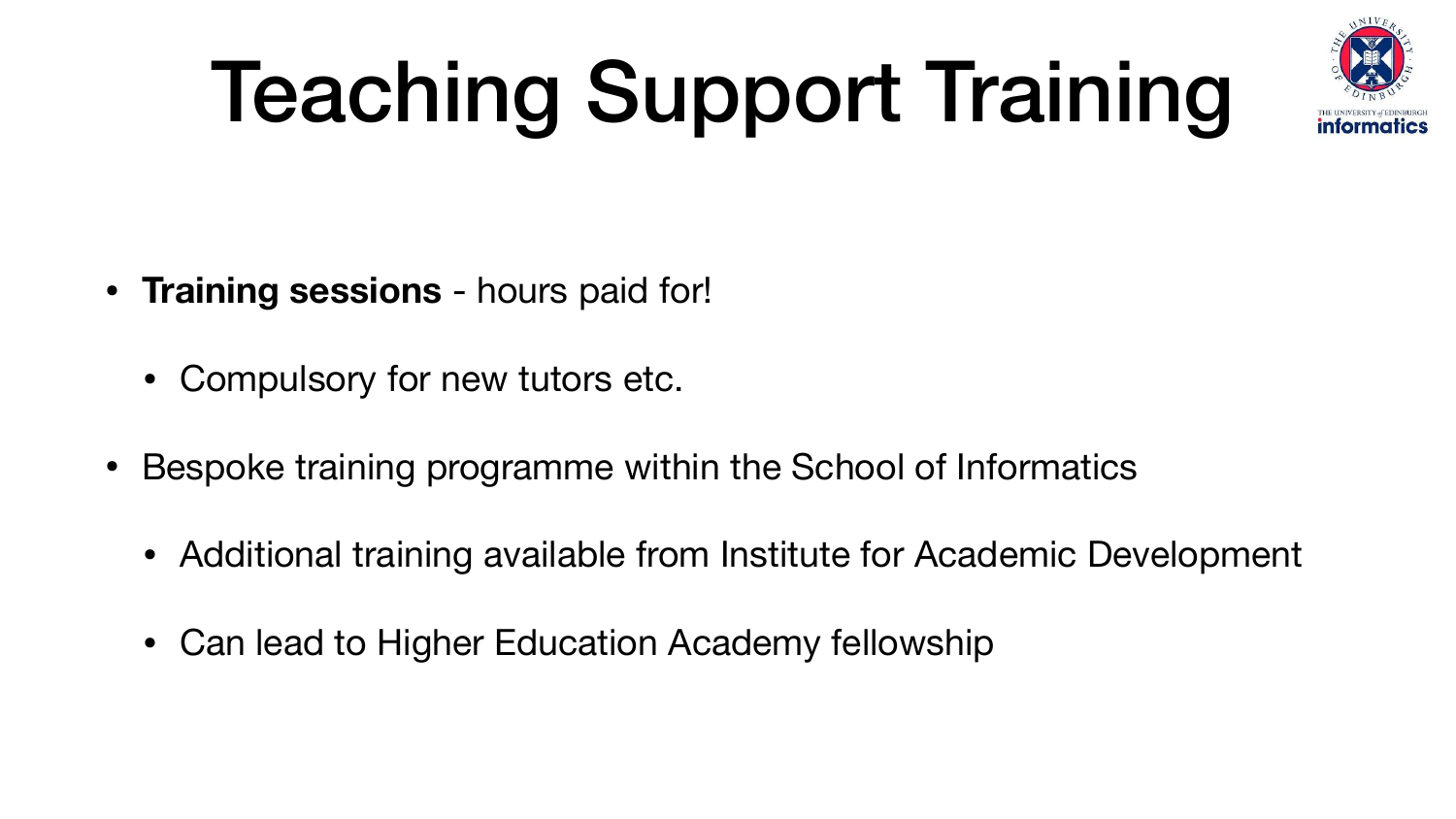## Teaching Support Vacancies

- **Vacancies** are advertised shortly before of semesters S1 & S2
- Course organisers may approach you individually, or collectively
- **Current vacancies:** [https://web.inf.ed.ac.uk/infweb/student-services/teaching-support/](https://web.inf.ed.ac.uk/infweb/student-services/teaching-support/current-vacancies) [current-vacancies](https://web.inf.ed.ac.uk/infweb/student-services/teaching-support/current-vacancies)